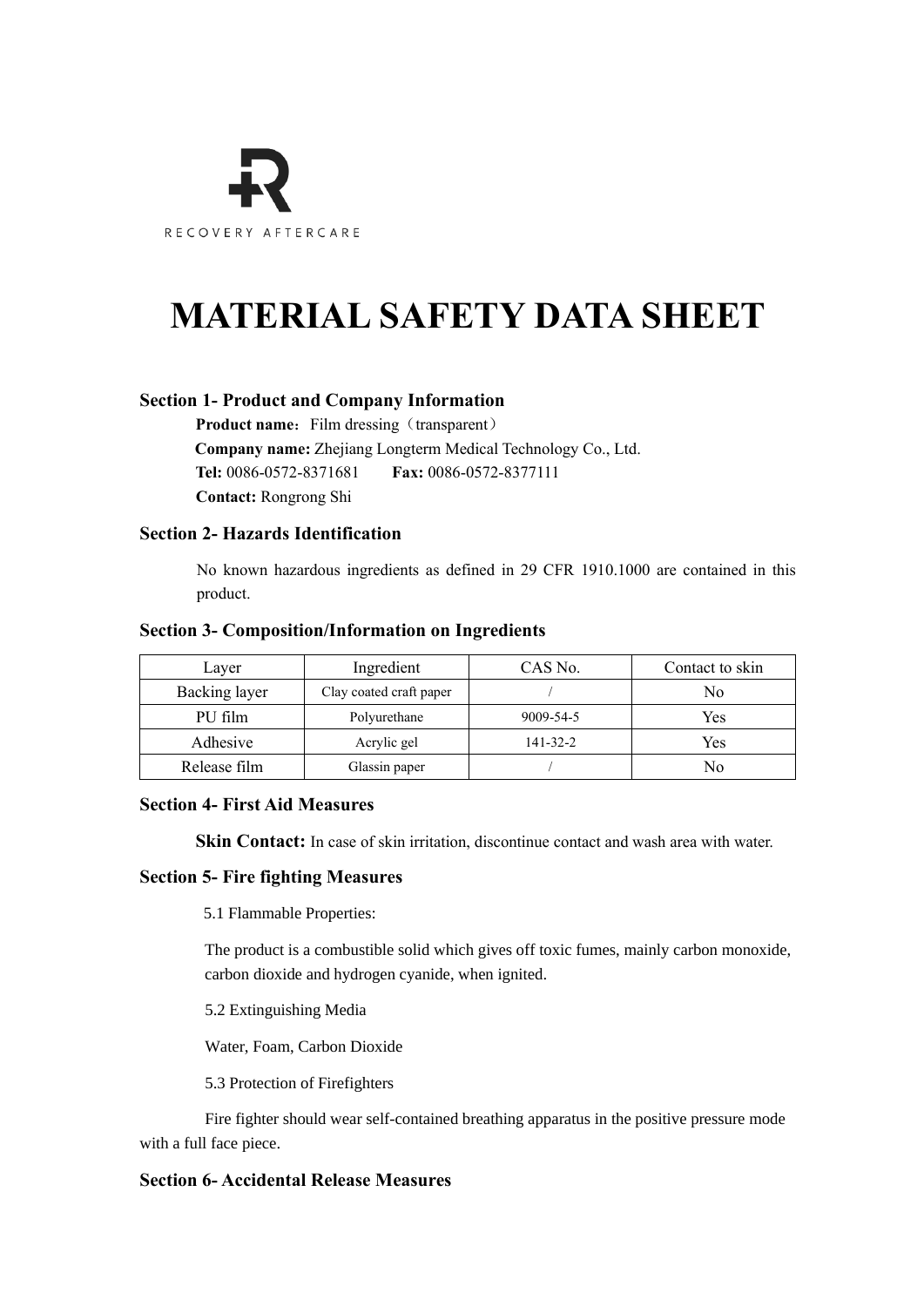No special precautions

## **Section 7- Handling and Storage**

Keep away from heat, sparks or flames. Storage in cool, dry place. Avoid contact with irritated skin.

#### **Section 8- Exposure Control/Personal Protection**

| <b>Exposure Guidelines:</b>    | None established for mixture.                  |  |
|--------------------------------|------------------------------------------------|--|
| Eye Protection:                | In case of eye contact, flush with water.      |  |
| <b>Skin Protection:</b>        | None anticipated                               |  |
| <b>Respiratory Protection:</b> | In case of ingestion drink 2 glasses of water. |  |

## **Section 9- Physical and Chemical Properties**

Combustible solid

#### **Section 10- Stability and Reactivity**

| <b>Chemical Stability:</b> | Material is stable.                                  |
|----------------------------|------------------------------------------------------|
| Conditions to Avoid:       | Avoid heat, sparks and open flames.                  |
| Incompatible Materials:    | None anticipated                                     |
| Hazardous Decomposition    | Burning can produce carbon monoxide and carbon oxide |
| Products:                  | and hydrogen cyanide                                 |
| Possibility of Hazardous   | Will not occur                                       |
| Reactions:                 |                                                      |

#### **Section 11- Toxicological Information**

 This product is a medical device and has been tested according to the requirements of medical devices. According to current knowledge this product is considered low-toxic

#### **Section 12- Ecological Information**

 Ecotoxicological data have not been determined specifically for this product. Based on toxicity data on the ingredients ecotoxicological effects could occur. The product is not biodegradable

#### **Section 13- Disposal Considerations**

 Disposal should be in accordance with applicable regional, national and local laws and regulations. Local regulations may be more stringent than regional or national requirements.

## **Section 14- Transport Information**

No special precautions

### **Section 15- Regulatory Information**

Not Available

#### **Section 16- Other Information**